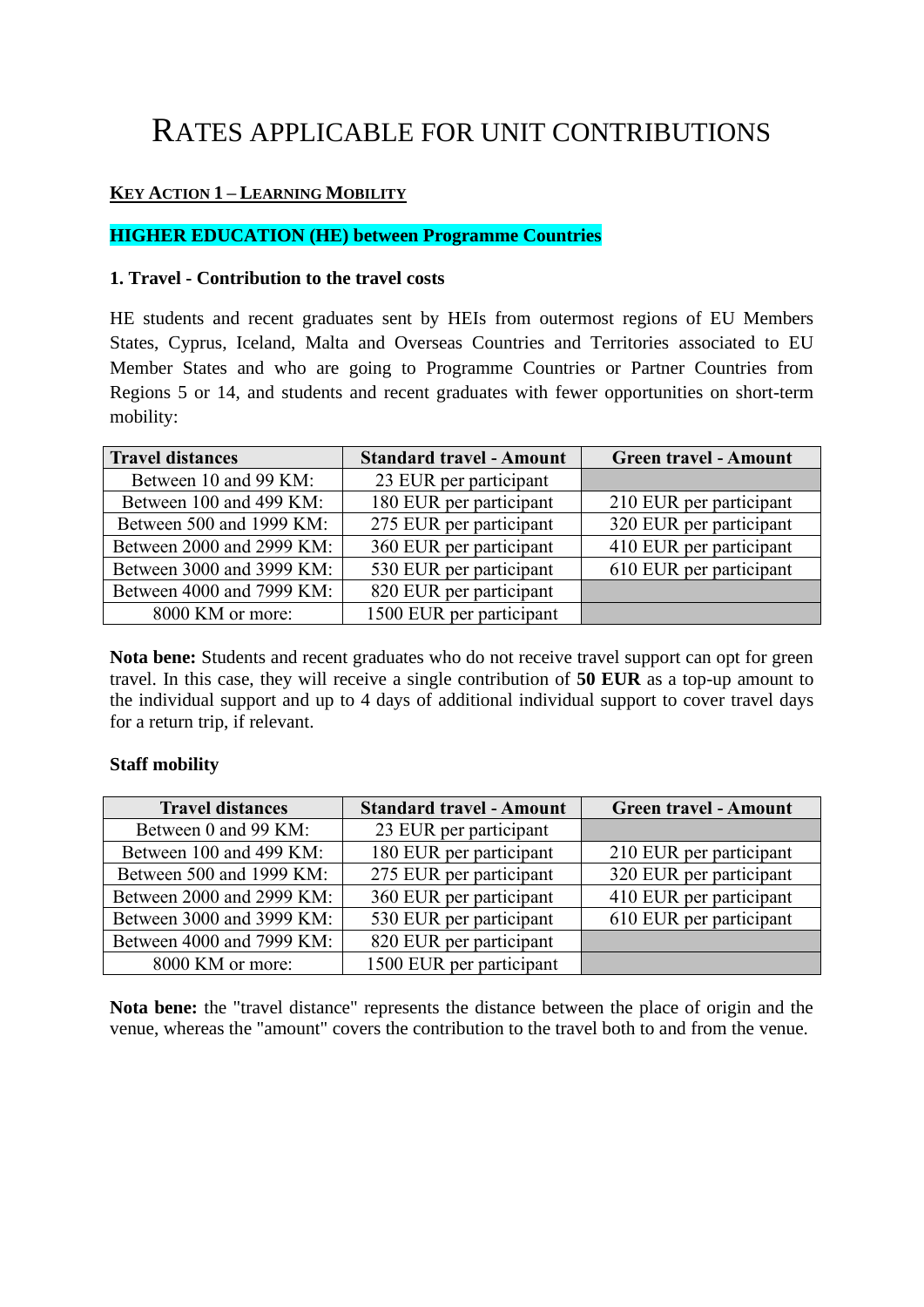# **2. Individual support for physical mobility**

Staff mobility from Programme Countries

|                                                                                                                                                                       | <b>Staff from Programme Countries</b> |
|-----------------------------------------------------------------------------------------------------------------------------------------------------------------------|---------------------------------------|
| <b>Receiving country</b>                                                                                                                                              | <b>Amount per day in EUR</b>          |
| Denmark, Finland, Iceland, Ireland,<br>Luxembourg, Sweden, Liechtenstein,<br>Norway<br>Partner Countries from Region 14                                               | 180                                   |
| Austria, Belgium, Germany, France, Italy,<br>Greece, Spain, Cyprus, Netherlands, Malta,<br>Portugal<br>Partner Countries from Region 5                                | 160                                   |
| Bulgaria, Croatia, Czech Republic, Estonia,<br>Latvia, Lithuania, Hungary, Poland,<br>Romania, Slovakia, Slovenia, the Republic<br>of North Macedonia, Turkey, Serbia | 140                                   |

# **Nota bene: the amount per day is calculated as follows:**

up to the  $14<sup>th</sup>$  day of activity: the amount per day per participant as specified in the table above

 $+$ 

between the 15<sup>th</sup> and 60<sup>th</sup> day of activity: 70% of amount per day per participant as specified in the table above.

HE student mobility:

• **Student mobility for studies except for students from outermost regions and Overseas Countries and Territories**

|                                    | <b>Receiving country</b>                     | <b>Amount per month</b> |
|------------------------------------|----------------------------------------------|-------------------------|
| Group 1                            | Denmark, Finland, Iceland, Ireland,          |                         |
| Programme<br><b>Countries with</b> | Luxembourg, Sweden,<br>Liechtenstein, Norway | 540 EUR                 |
| higher living costs                | Partner Countries from Region 14             |                         |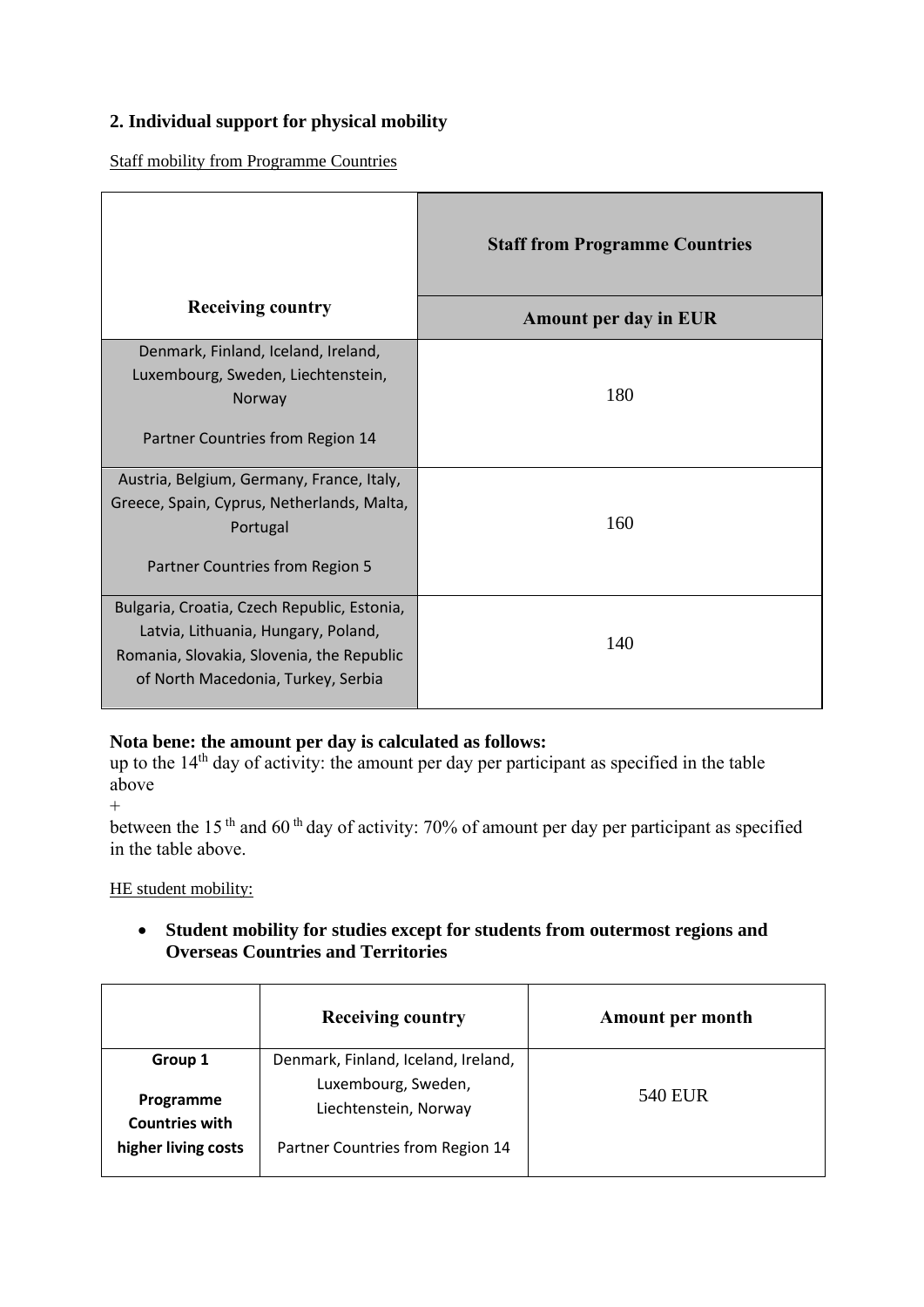| Group 2<br>Programme<br><b>Countries with</b><br>medium living costs | Austria, Belgium, Germany, France,<br>Italy, Greece, Spain, Cyprus,<br>Netherlands, Malta, Portugal<br>Partner Countries from Region 5                                   | 490 EUR |
|----------------------------------------------------------------------|--------------------------------------------------------------------------------------------------------------------------------------------------------------------------|---------|
| Group 3<br>Programme<br><b>Countries with</b><br>lower living costs  | Bulgaria, Croatia, Czech Republic,<br>Estonia, Latvia, Lithuania, Hungary,<br>Poland, Romania, Slovakia,<br>Slovenia, the Republic of North<br>Macedonia, Turkey, Serbia | 490 EUR |

Those rates fixed by the National Agency or by the higher education institutions themselves (within the range) are **fixed** for the entire mobility project.

# • **Student mobility for studies for students from outermost regions and Overseas Countries and Territories**

| <b>Mobility from</b>              |                                                                       | Amount            |
|-----------------------------------|-----------------------------------------------------------------------|-------------------|
| Outermost regions and Territories | Programme Countries<br>and Partner Countries<br>from Regions 5 and 14 | 700 EUR per month |

- **Student mobility for traineeships:** additional top-up amount to the individual support of **150 EUR per month.** Students and recent graduates with fewer opportunities who take part in traineeships are entitled to receive the top-up amount for students and recent graduates with fewer opportunities and the top-up amount for traineeships.
- **Students and recent graduates with fewer opportunities:** additional top-up to the individual support of **250 EUR per month**. **Students and recent graduates on shortterm physical mobility** receive **70 EUR per day** up to the  $14<sup>th</sup>$  day of activity, and **50 EUR per day** between the  $15<sup>th</sup>$  to the  $30<sup>th</sup>$  day of activity.
- **Students and recent graduates with fewer opportunities on short-term physical mobility** receive a top-up amount to the individual support of **100 EUR** for a physical mobility activity period of 5-14 days and **150 EUR** for the one of 15-30 days. The topup amount for traineeship does not apply in this case.

# **3. Organisational support**

Up to the 100th participant: 400 EUR per participant + beyond the 100th participant: 230 EUR per additional participant.

Blended intensive programmes: 400 EUR per participant, with minimum 15 participants and a maximum of 20 funded participants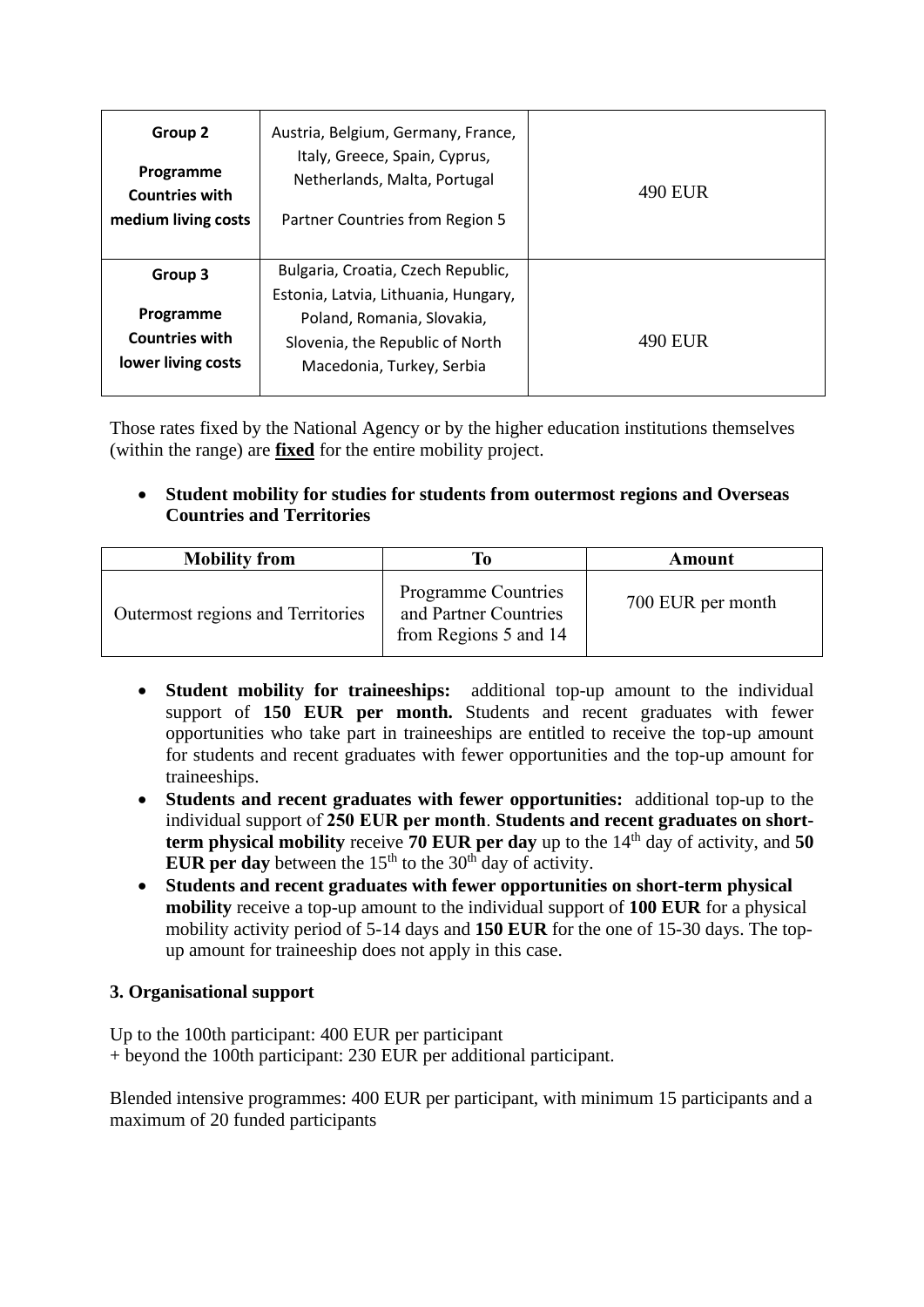#### **4. Inclusion support**

**100 EUR** per participant for costs related to the organisation of mobility activities for participants with fewer opportunities receiving additional support based on real costs through the inclusion support category.

## **HIGHER EDUCATION (HE) between Programme and Partner Countries**

#### **1. Travel – Contribution to the travel costs**

**Students and recent graduates going to Partner Countries except to Partner Countries from Regions 5 and 14:**

| <b>Travel distances</b>   | <b>Standard travel - Amount</b> | <b>Green travel - Amount</b> |
|---------------------------|---------------------------------|------------------------------|
| Between 10 and 99 KM:     | 23 EUR per participant          |                              |
| Between 100 and 499 KM:   | 180 EUR per participant         | 210 EUR per participant      |
| Between 500 and 1999 KM:  | 275 EUR per participant         | 320 EUR per participant      |
| Between 2000 and 2999 KM: | 360 EUR per participant         | 410 EUR per participant      |
| Between 3000 and 3999 KM: | 530 EUR per participant         | 610 EUR per participant      |
| Between 4000 and 7999 KM: | 820 EUR per participant         |                              |
| 8000 KM or more:          | 1500 EUR per participant        |                              |

**Nota bene:** the "travel distance" represents the distance between the place of origin and the venue, whereas the "amount" covers the contribution to the travel both to and from the venue.

For mobility from Programme to Partner Countries, except Region 5 and 14, students and recent graduates with fewer opportunities must receive travel support.

Students and recent graduates who do not receive travel support can opt for green travel. In this case, they will receive a single contribution of **50 EUR** as a top-up amount to the individual support and up to 4 days of additional individual support to cover travel days for a return trip, if relevant.

#### **Staff mobility**

| <b>Travel distances</b>   | <b>Standard travel - Amount</b> | <b>Green travel - Amount</b> |
|---------------------------|---------------------------------|------------------------------|
| Between 0 and 99 KM:      | 23 EUR per participant          |                              |
| Between 100 and 499 KM:   | 180 EUR per participant         | 210 EUR per participant      |
| Between 500 and 1999 KM:  | 275 EUR per participant         | 320 EUR per participant      |
| Between 2000 and 2999 KM: | 360 EUR per participant         | 410 EUR per participant      |
| Between 3000 and 3999 KM: | 530 EUR per participant         | 610 EUR per participant      |
| Between 4000 and 7999 KM: | 820 EUR per participant         |                              |
| 8000 KM or more:          | 1500 EUR per participant        |                              |